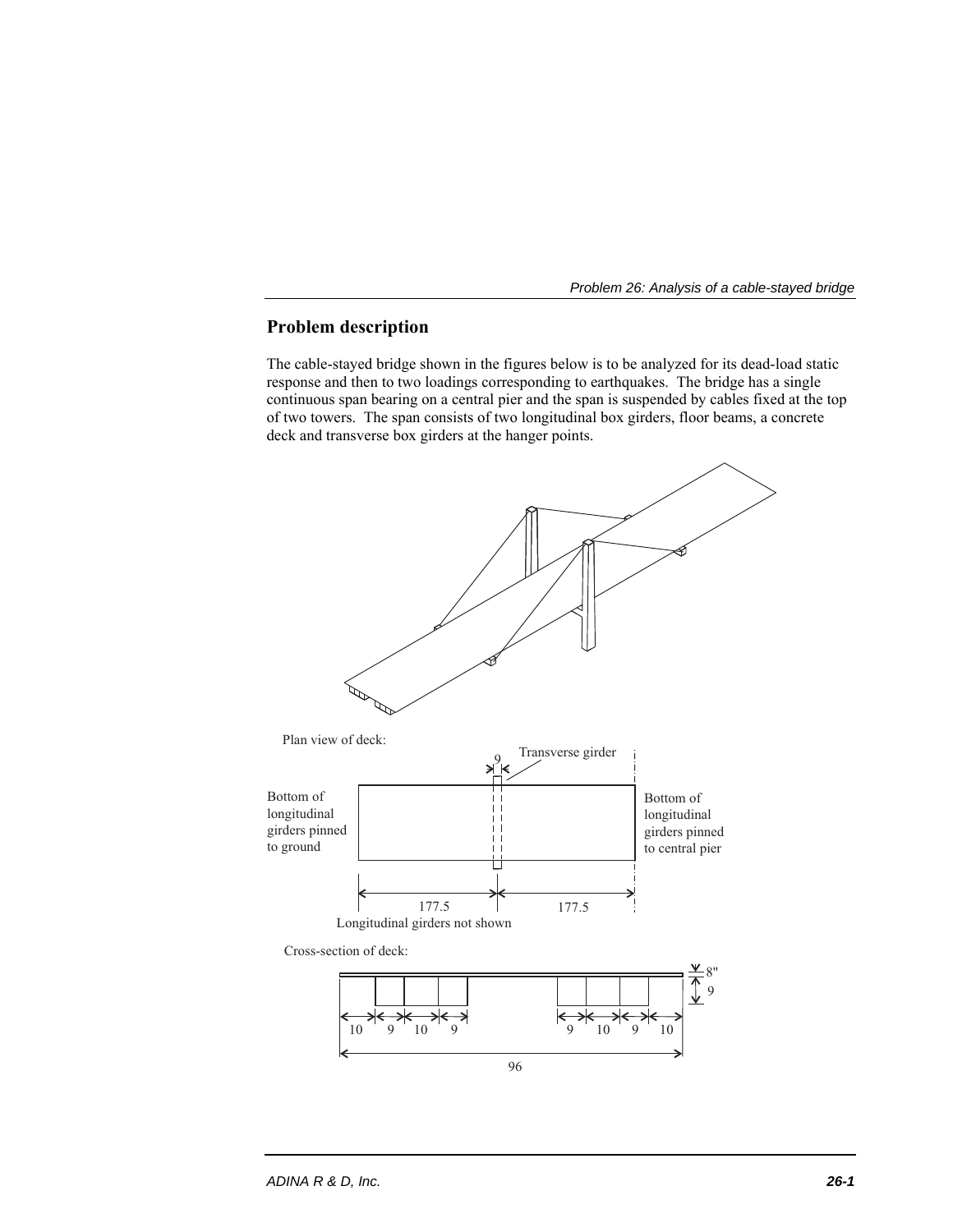



For the purpose of analysis, the towers are considered to be rigid.

The floor beams are I beams, 20 feet apart; each I beam has a 48"  $\times$  3/8" web and 12"  $\times$  1" flanges. The effect of the floor beams is included by increasing the stiffness of the deck in the transverse direction and by increasing the density of the deck.

The flanges of the box girders are 4" thick and the webs are 2.5" thick. All box girders are capped with diaphragms 2.5" thick and diaphragms are also included at the centers of the longitudinal girders (at the central pier).

The cable is considered to have no stiffness in compression. An initial strain is applied to the cable elements to provide the necessary prestress needed to keep the deck from sagging under the dead load.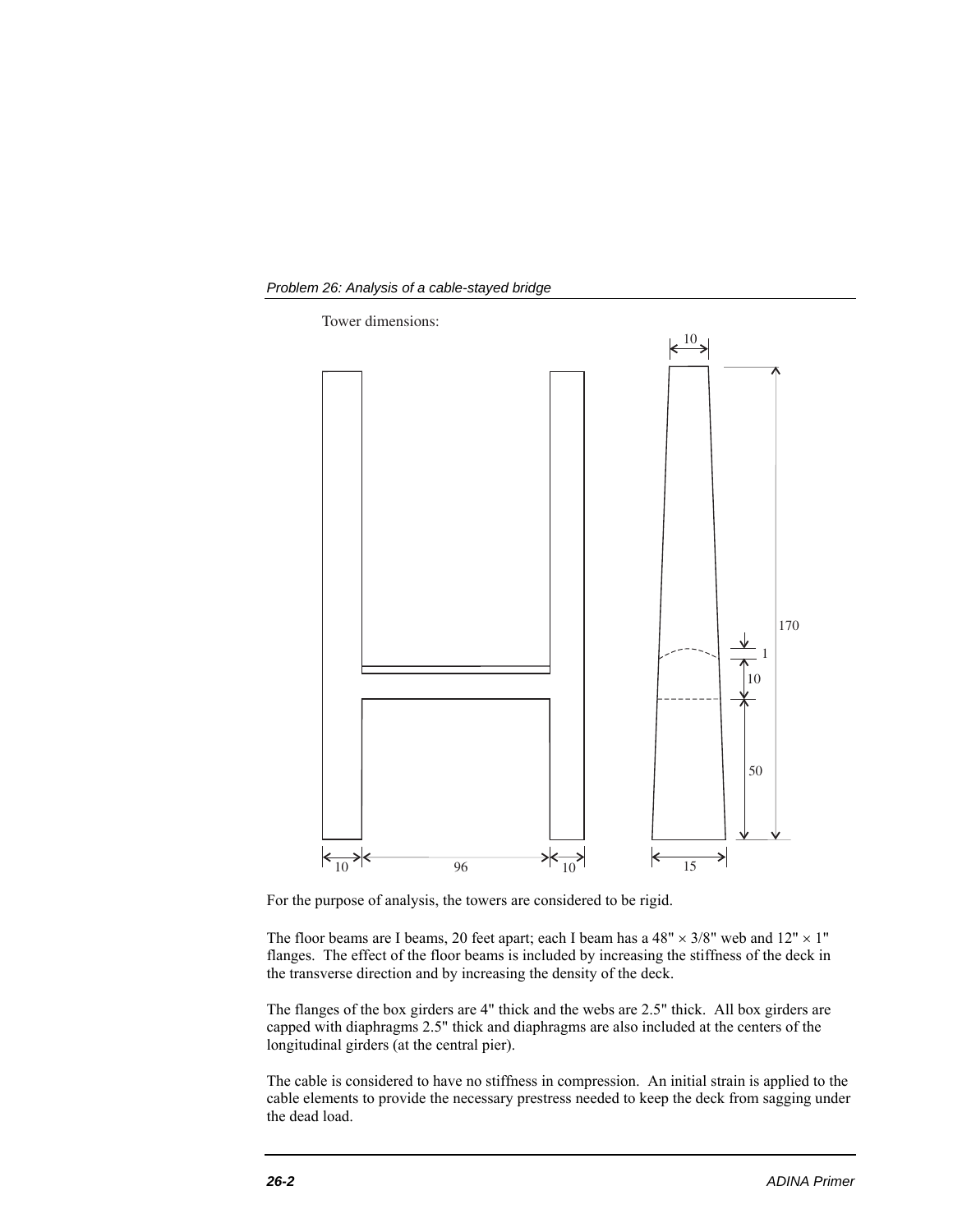The units of the problem are: length (feet), force (kip), time (sec). Therefore the unit of mass is (kip-sec<sup>2</sup>/ft) and the unit of density is (kip-sec<sup>2</sup>/ft<sup>4</sup>).

In the first earthquake analysis, the earthquake load is modeled using a response spectrum and in the second earthquake analysis, the ground displacements are applied directly to the model. The two loads are completely unrelated and describe two separate earthquakes.

The emphasis of this worked example is on the specification of analysis types (static, response spectrum and dynamic) and on the presentation of the results. Therefore, in this analysis, we have set up the model geometry and the finite element definitions in a batch file (prob26\_1.in). The organization of the batch file is: definition of geometry points, definition of geometry lines, definition of geometry surfaces, definition of geometry volumes, application of fixities, specification of material properties, definition of finite elements. If you are interested in understanding the commands in the batch file, refer to the AUI Command Reference Manual for ADINA Structures.

We have also set up the response spectrum definitions in a separate batch file (prob26\_1.plo). If you are interested in understanding the commands in the batch file, refer to the AUI Command Reference Manual for Display Processing.

The finite element mesh is divided into five element groups:

**Group 1:** Concrete deck, modeled using 8-node shell elements. The elastic orthotropic material model is used to incorporate the floor beams.

**Group 2:** Towers and pier, modeled using 27-node solid elements. The Young's modulus of these elements is set artificially high so that the towers do not participate in the motion.

**Group 3:** Longitudinal box girders and stiffeners, modeled using 8-node shell elements.

**Group 4:** Transverse box girders, modeled using 8-node shell elements.

**Group 5:** Cables, modeled using truss elements with specified initial strains and the nonlinear elastic material model. Each cable is modeled with one truss element, to avoid cable vibration modes in the response spectrum analysis.

The model is nonlinear because of the truss elements.

In this problem solution, we will demonstrate the following topics that have not been presented in previous problems:

- Reading a batch file for model definition.
- Reading a batch file for post-processing definitions.
- Calculating mass properties.
- Turning off saving of the element results.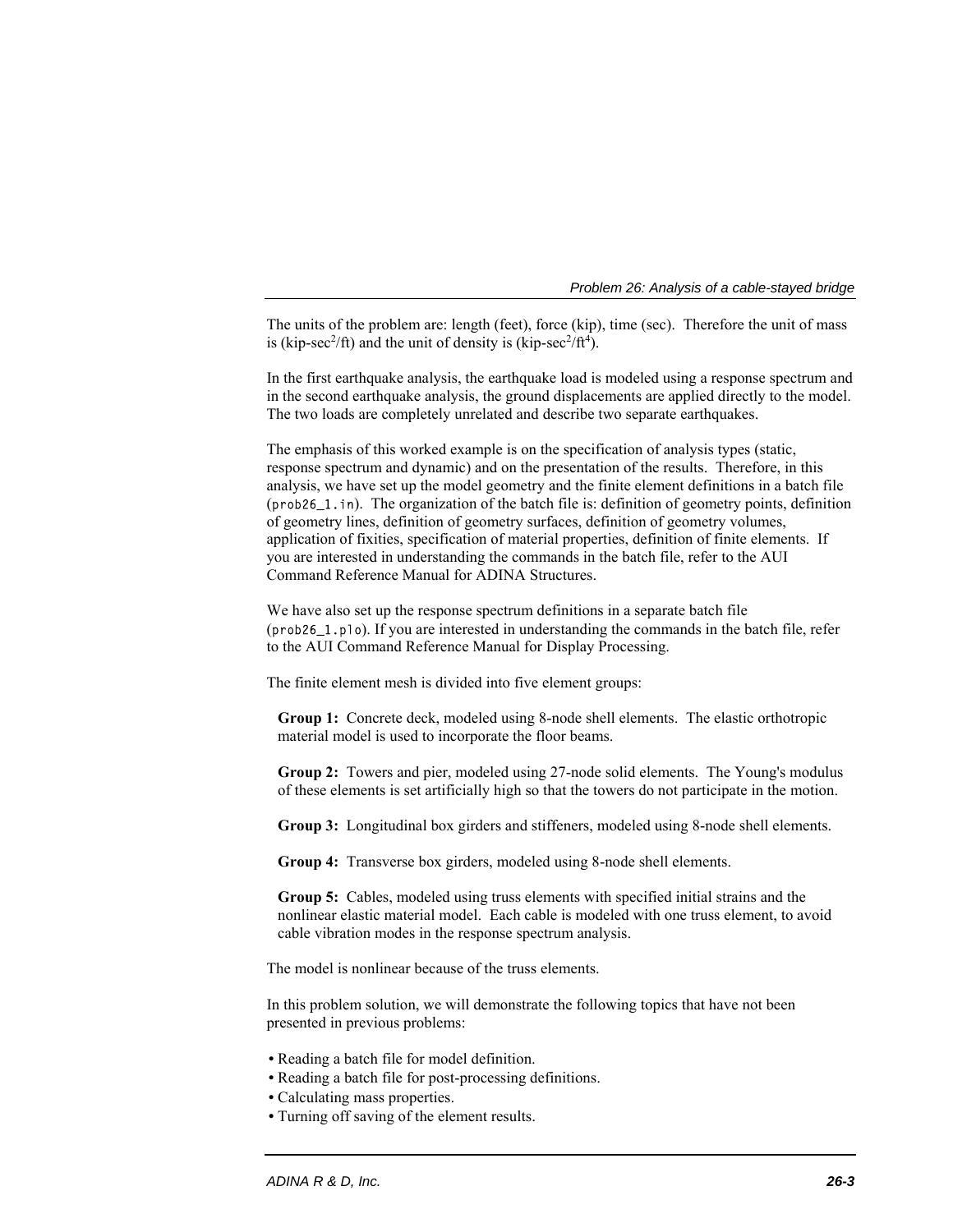• Restarting from a dead load analysis.

We assume that you have worked through problems 1 to 25, or have equivalent experience with the ADINA System. Therefore we will not describe every user selection or button press.

## **Before you begin**

Please refer to the Icon Locator Tables chapter of the Primer for the locations of all of the AUI icons. Please refer to the Hints chapter of the Primer for useful hints.

This problem cannot be solved with the 900 nodes version of the ADINA System because the model has 1666 nodes.

You need to copy the files prob26\_1.in, prob26\_2.in, prob26\_1.plo, prob26\_xtf.txt, prob26\_ytf.txt and prob26\_ztf.txt from the folder samples\primer into a working directory or folder before beginning this analysis.

### **Invoking the AUI and choosing the finite element program**

Invoke the AUI and set the Program Module drop-down list to ADINA Structures.

# **Dead load analysis**

# **Reading the model geometry and finite element definitions from a batch file**

Choose File $\rightarrow$ Open Batch, navigate to the working directory or folder, select the file prob26\_1.in and click Open. The AUI processes the commands in the batch file. You can see the log messages from the commands in the Message Window as the AUI processes the commands.

For processing speed, we have not included any graphics commands in the batch file.

After the AUI processes the last batch command, click the Mesh Plot icon  $\Box$  to display the geometry and mesh. The graphics window should look something like the figure on the next page.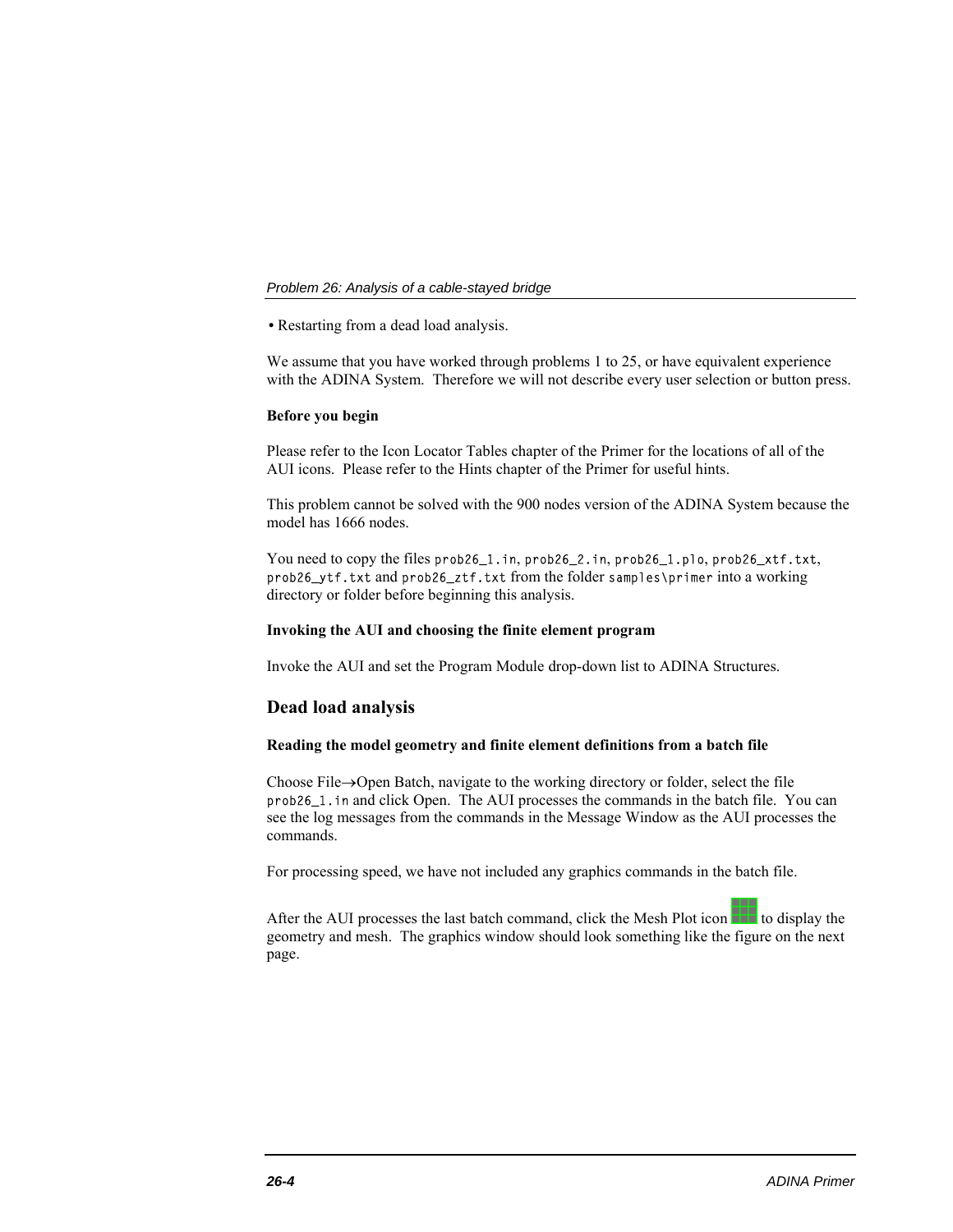



# **Specifying the control parameters**

Let's verify some of the control parameters. The Analysis Type field should be set to Statics. Choose Control $\rightarrow$ Heading, verify that the problem heading is "Problem 26: Static analysis of cable-stayed bridge" and click Cancel to close the dialog box. Choose Control $\rightarrow$ Time Function, verify that the time function is constant with unit value and click Cancel to close the dialog box.

Let's activate calculation of the mass properties. Click the Element Groups icon  $\bigcup$ , then, for each of the five element groups, set the "Calculate Mass Properties" field to Yes and then click Save. (Click the Advanced tab to view the "Calculate Mass Properties" field.) Click OK to close the dialog box.

Let's select the iteration tolerances. Choose Control->Solution Process, click the Tolerances... button, set the Convergence Criteria to Energy and Force, set the Reference Force to 1, set the Reference Moment to 1 and click OK twice to close both dialog boxes.

# **Specifying the load**

The load is the dead weight of the structure. First we need to define a mass-proportional load,

then we need to apply it to the model. Click the Apply Load icon  $\vec{f}$ , set the Load Type to Mass Proportional and click the Define... button to the right of the Load Number field. In the Define Mass-Proportional Loading dialog box, add load number 1, set the Magnitude to 32.2 and click OK. In the Apply Load dialog box, in the first row of the table, set the Time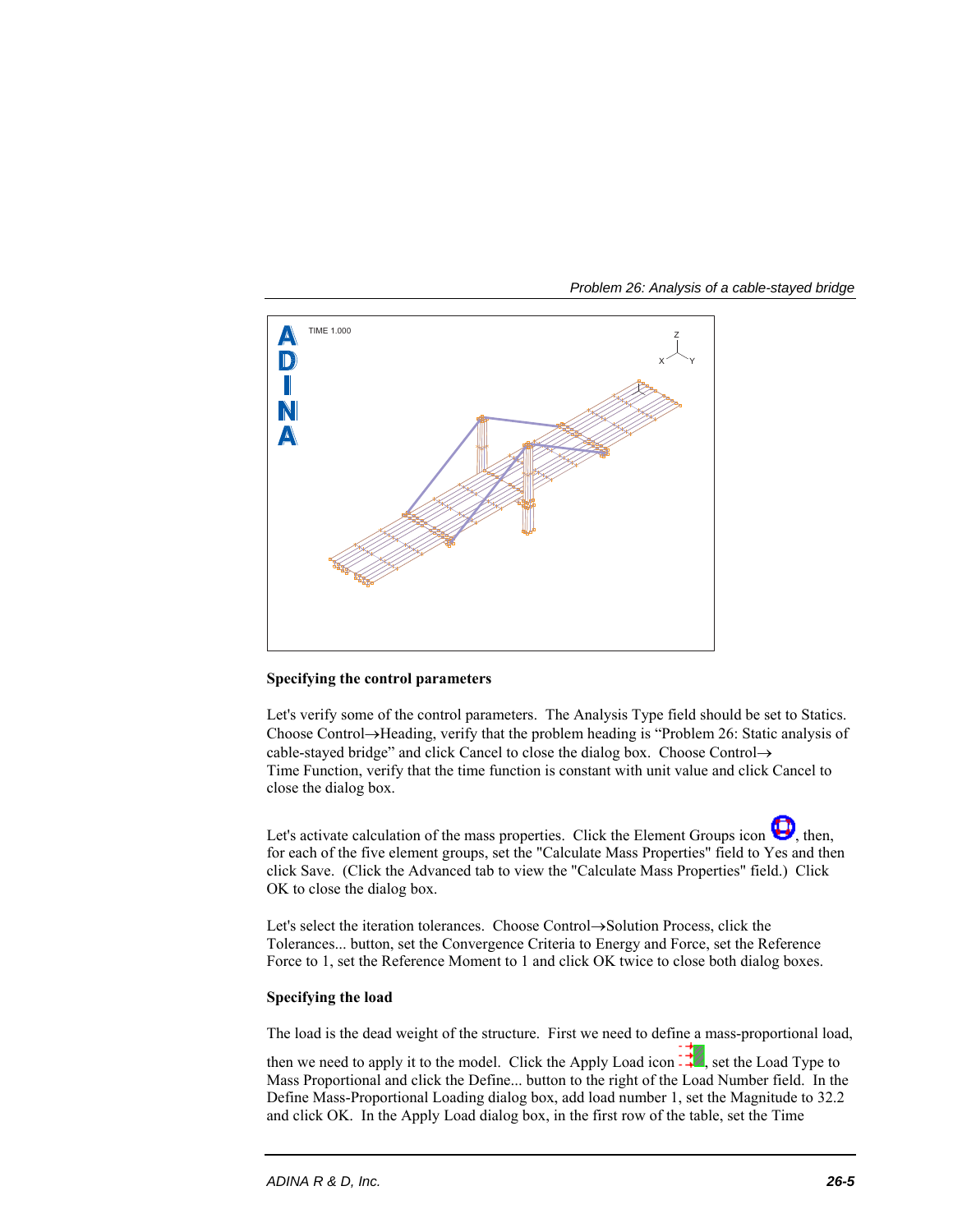Function to 1 and click OK.

# **Specifying the cable initial strains**

We need to specify the initial strain in the cable elements. This strain prestresses the cable elements, providing a cable tension force to prevent the deck from sagging.

We have already determined the magnitude of the required initial strain to be 3.52E-3. Choose Model $\rightarrow$ Element Properties $\rightarrow$ Truss. In the first four rows of the table, set the Initial Strain to 3.52E-3 and click OK.

# **Generating the data file, running ADINA Structures, loading the porthole file**

Click the Save icon  $\Box$  and save the database to file prob26. Click the Data File/

Solution icon  $\Box$ , set the file name to prob26\_1a, make sure that the Run Solution button is checked and click Save. When ADINA Structures is finished, close all open dialog boxes. Set the Program Module drop-down list to Post-Processing (you can discard all changes),

click the Open icon  $\mathbb{Z}^2$  and open porthole file prob26\_1a.

## **Displaying mass properties**

To display the bridge mass properties, choose List $\rightarrow$ Info $\rightarrow$ Mass. The total mass is 1.08932E+03 (kip-mass). Because the unit is kip-mass, you have to multiply by 32.2 to compute the weight. Notice that the centroid is at the actual center of the bridge; this is a good check on the model. Click Close to close the dialog box.

## **Displaying the deformed mesh**

We will display the original mesh and magnify the deformations. Click the Show Original Mesh icon **and the Scale Displacements icon 107.** The graphics window should look something like the figure on the next page.

## **Listing the cable stresses and maximum deck displacements**

To list the cable stresses, choose List $\rightarrow$ Value List $\rightarrow$ Zone, set the Zone Name to EG5, set Variable 1 to (Stress:STRESS-RR) and click Apply. The stress for time 0.0 is 1.01376E+04 and the stress for time 1.0 (which is what we are interested in) is  $9.75382E+03$  (kip/ft\*\*2). Click Close to close the dialog box.

To determine the maximum displacement, choose List $\rightarrow$ Extreme Values $\rightarrow$ Zone, set Variable 1 to (Displacement:Z-DISPLACEMENT) and click Apply. The AUI displays the maximum displacement  $= -1.02377E-01$  (feet). Click Close to close the dialog box.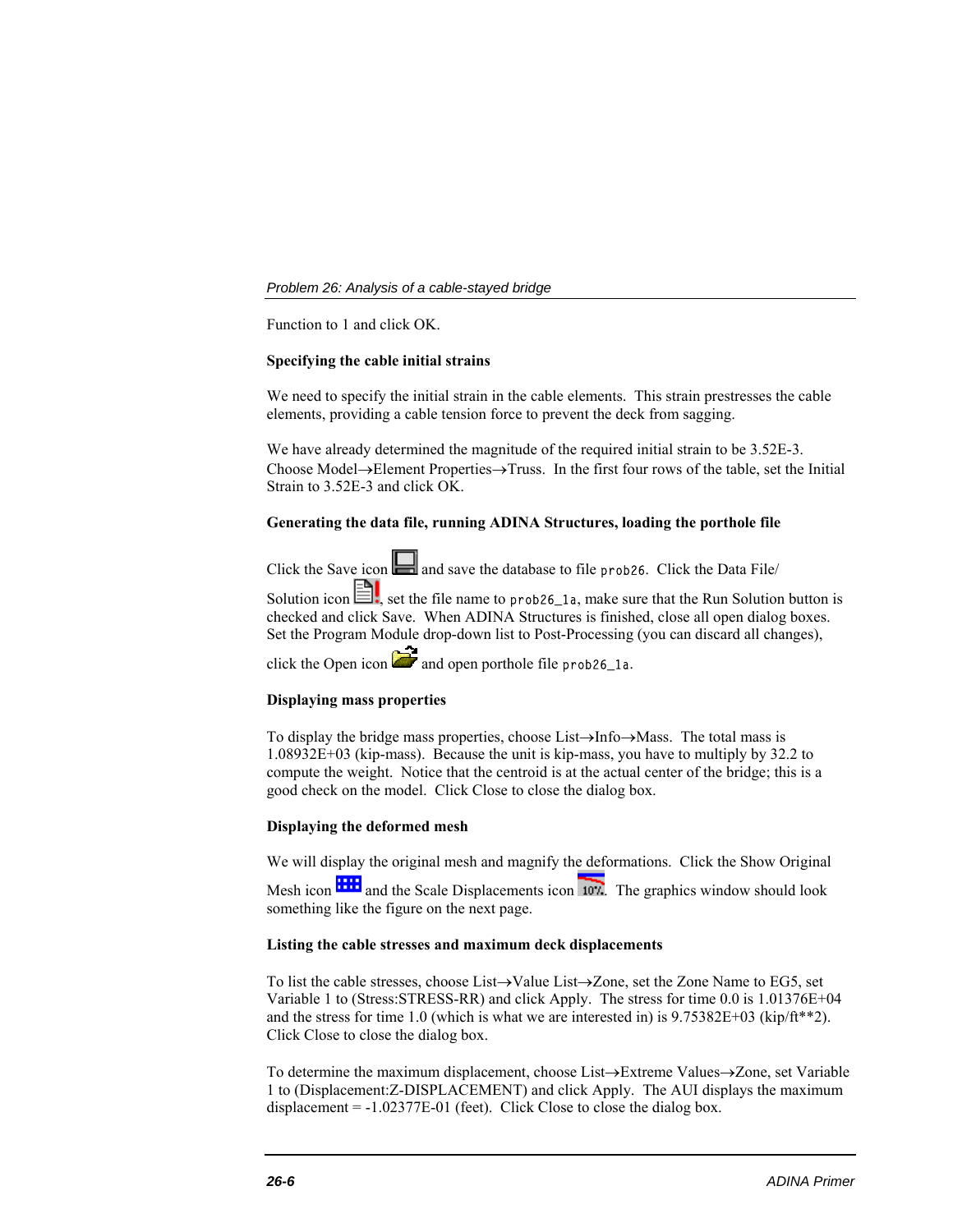

*Problem 26: Analysis of a cable-stayed bridge* 

# **Response spectrum analysis**

In this analysis, we subject the bridge model to an earthquake load described by a response spectrum. The bridge model is preloaded by its weight before the earthquake load is applied.

In ADINA Structures, this type of analysis is performed using the restart feature. First the static deformations of the model are determined (we did this in the last section). These deformations are used as initial conditions for the frequency and modal participation factor calculations of the restart ADINA Structures run.

# **Specifying the control parameters**

In order to specify the parameters required for the restart ADINA Structures run, we need to update the model. Set the Program Module drop-down list to ADINA Structures (you can discard all changes and continue). Choose database file prob26 from the recent file list near the bottom of the Files menu.

To change the title, choose Control-Heading, change the problem heading to "Problem 26: Response spectrum analysis of cable-stayed bridge", then click OK.

To specify a restart analysis, choose Control-Solution Process, set the "Analysis Mode" to "Restart Run" and click OK.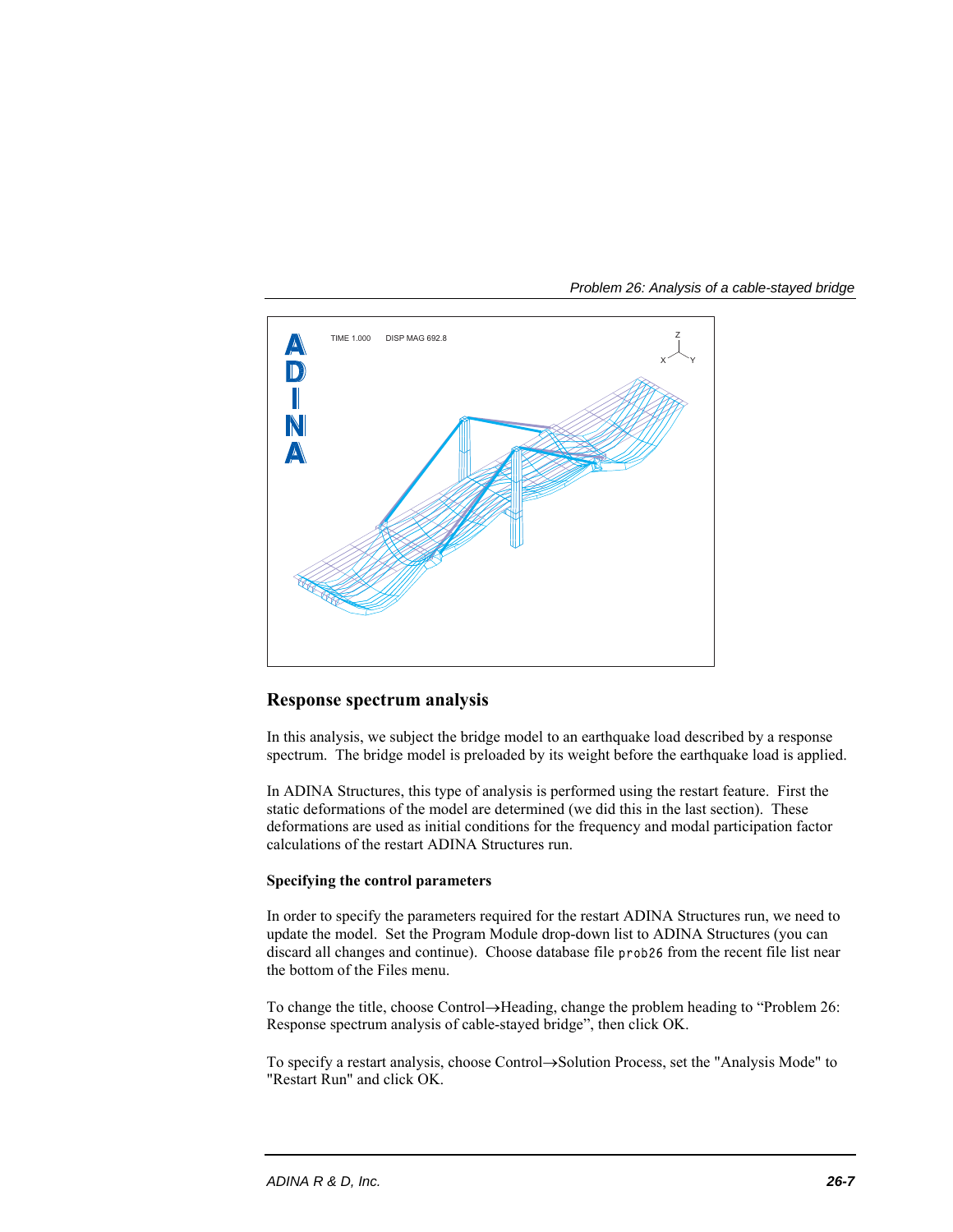To request initial calculations required for response spectrum analysis, set the Analysis Type

to Modal Participation Factors and click the Analysis Options icon ... Now we enter the number of mode shapes to calculate and some parameters that control the frequency analysis. Click the Settings... button, set the "Number of Frequencies/Mode Shapes" to 15 and the "Max. Number of Iterations per Eigenpair" to 40. Now click the Settings… button, check the "Perform Sturm Sequence Check" button and click OK twice to close the "Bathe Subspace or Lanczos Iteration Settings" dialog box and the "Frequencies (Modes)" dialog box. In the Modal Participation Factors dialog box, set the Number of Modes to Use to 15, verify that the Type of Excitation Load is set to Ground Motion and click OK.

In order to reduce the size of the porthole file, we will turn off saving of the element stresses. Choose Control $\rightarrow$ Porthole $\rightarrow$ Volume, uncheck the Individual Element Results button and click OK.

## **Generating the data file, running ADINA Structures, loading the porthole file**

Click the Save icon  $\Box$  to save the database file. Click the Data File/Solution icon the file name to prob26\_1b, make sure that the Run Solution button is checked and click Save.

The AUI opens a window in which you specify the restart file from the first analysis. Enter restart file prob26\_1a and click Copy.

When ADINA Structures is finished, close all open dialog boxes. Set the Program Module

drop-down list to Post-Processing (you can discard all changes), click the Open icon  $\mathbb{Z}$  and open porthole file prob26\_1b.

The graphics window should look something like the figure on the next page.

### **Viewing the frequency solution**

We will obtain a listing of the natural frequencies, modal participation factors and modal masses. Choose List $\rightarrow$ Info $\rightarrow$ MPF and examine the first table. The first several frequencies should be 1.33568 (Hz), 1.49623, 2.99607. The second table gives the modal masses for each frequency and direction, the third table gives the percent modal masses, the fourth table gives the accumulated modal masses (the accumulated modal mass for mode *n* is the sum of the modal masses for modes 1 to  $n$ ) and the fifth table gives the percent accumulated modal masses. From the third table, we learn that mode 10 accounts for 48.84 % of the total mass for motions in the y direction. From the fifth table, we learn that our model includes 58.48% of the total mass for motions in the y direction, and 65.07% of the total mass for motions in the z direction. Click Close to close the dialog box.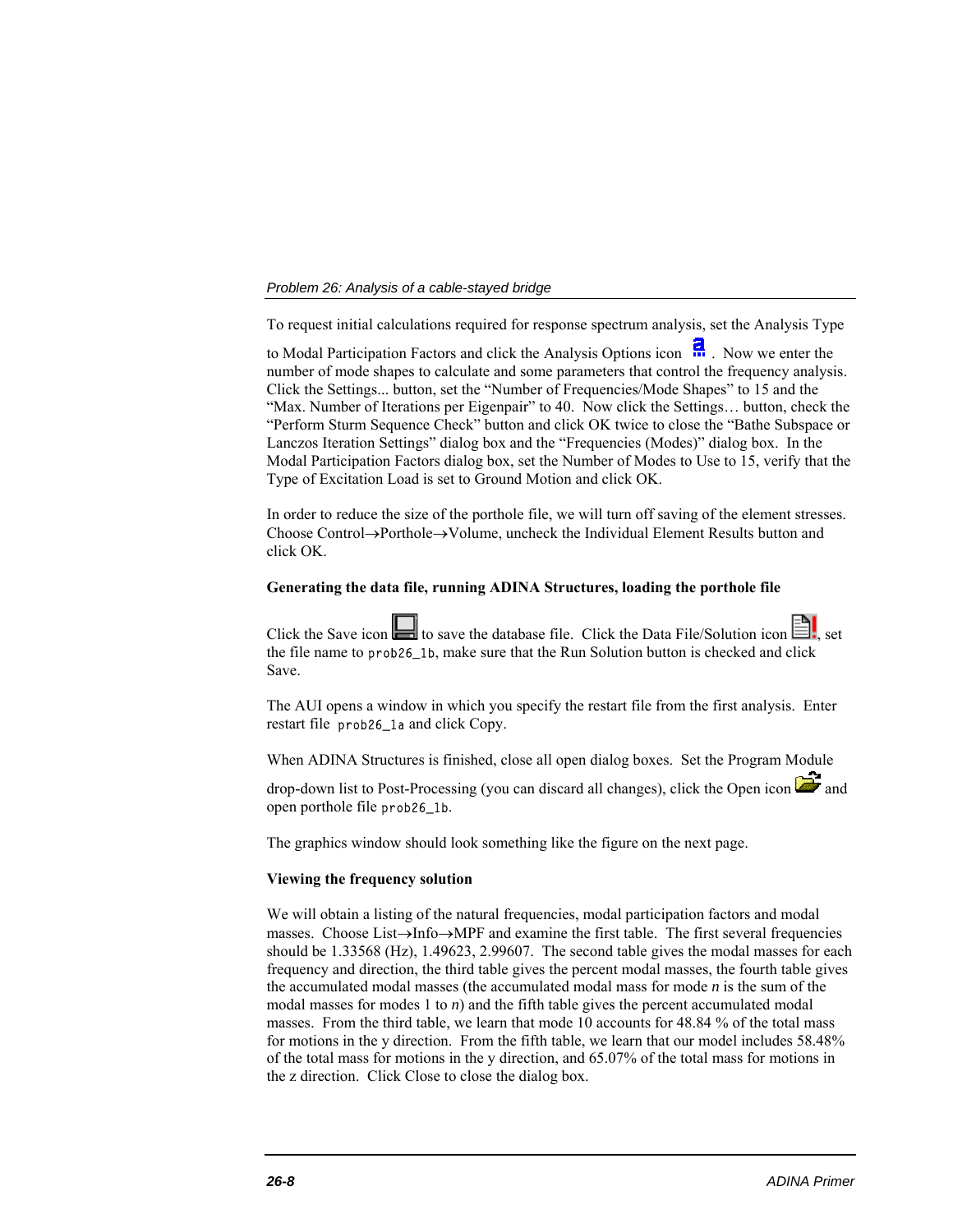

Now we will animate the mode shape. Click the Movie Mode Shape icon  $\mathbf{L}^{\mathbf{L}}$ . The AUI shows the model moving through the mode shape. After the AUI is finished, choose Display->Animate, set the Number of Cycles to 5 and click OK to animate the motion. Click

the Refresh icon  $\bullet$  to clear the animation.

You can use the Next Solution icon  $\blacktriangleright$ , Previous Solution icon  $\blacklozenge$ , First Solution icon  $\blacktriangleright$ 

and Last Solution icon  $\blacksquare$  to view the other modes.

# **Specifying the response spectrum**

We now assume that an earthquake causes ground motions in the y direction of the model.

The response spectrum describing the earthquake load is shown in the figure on the next page.

Now we need to enter the response spectrum into the AUI. We have prepared all of the necessary commands in batch file prob26\_1.plo. (See problem 12 for an example in which we define a response spectrum using the dialog boxes.)

Choose File $\rightarrow$ Open Batch, navigate to the working folder or directory, select file prob26\_1 and click Open.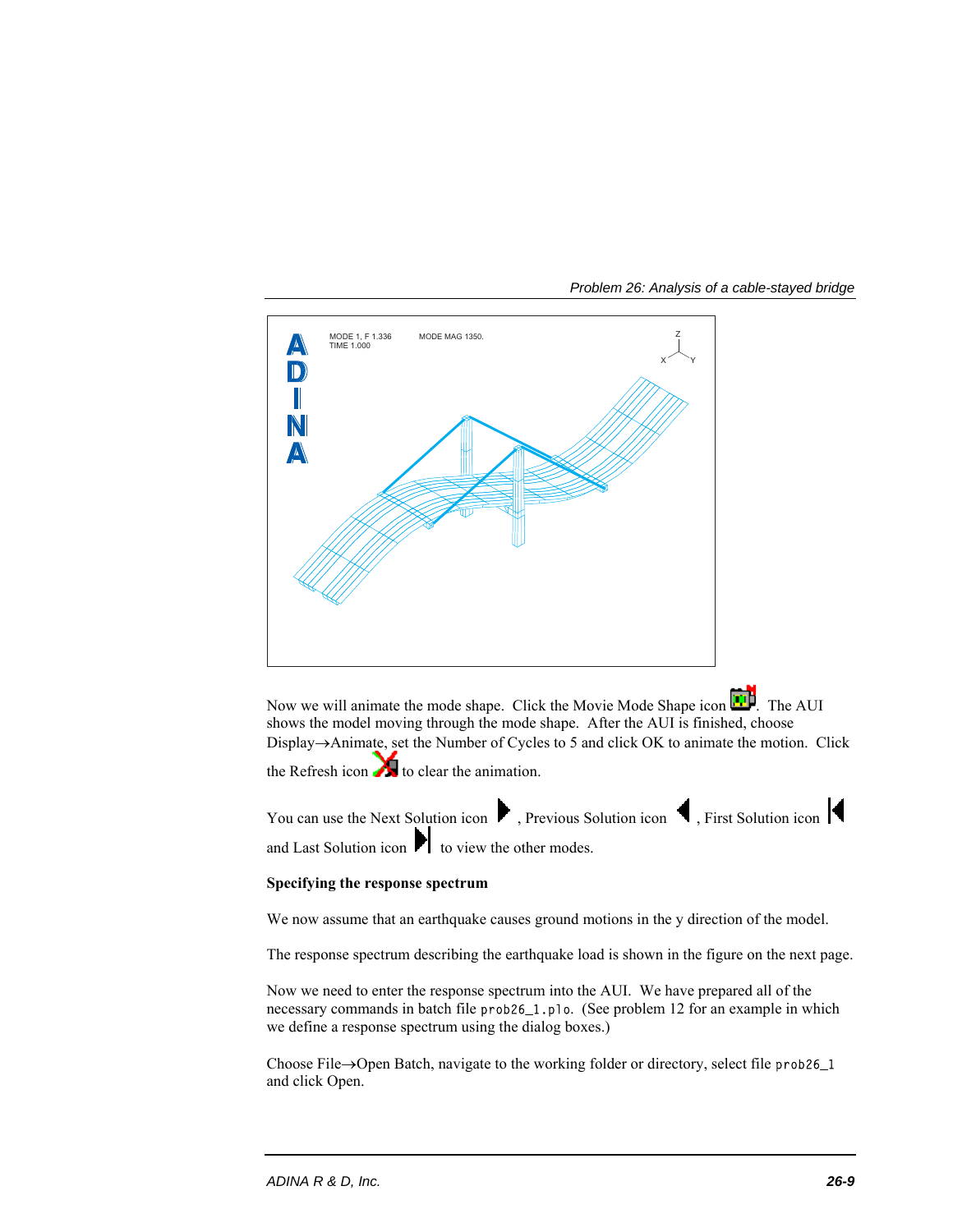*Problem 26: Analysis of a cable-stayed bridge* 



Now we graph the response spectrum (which we defined with name ARS in the batch file). Click the Clear icon **IEAL** Choose Graph->Response Spectrum, select response spectrum ARS and click OK.

The graphics window should look something like this:

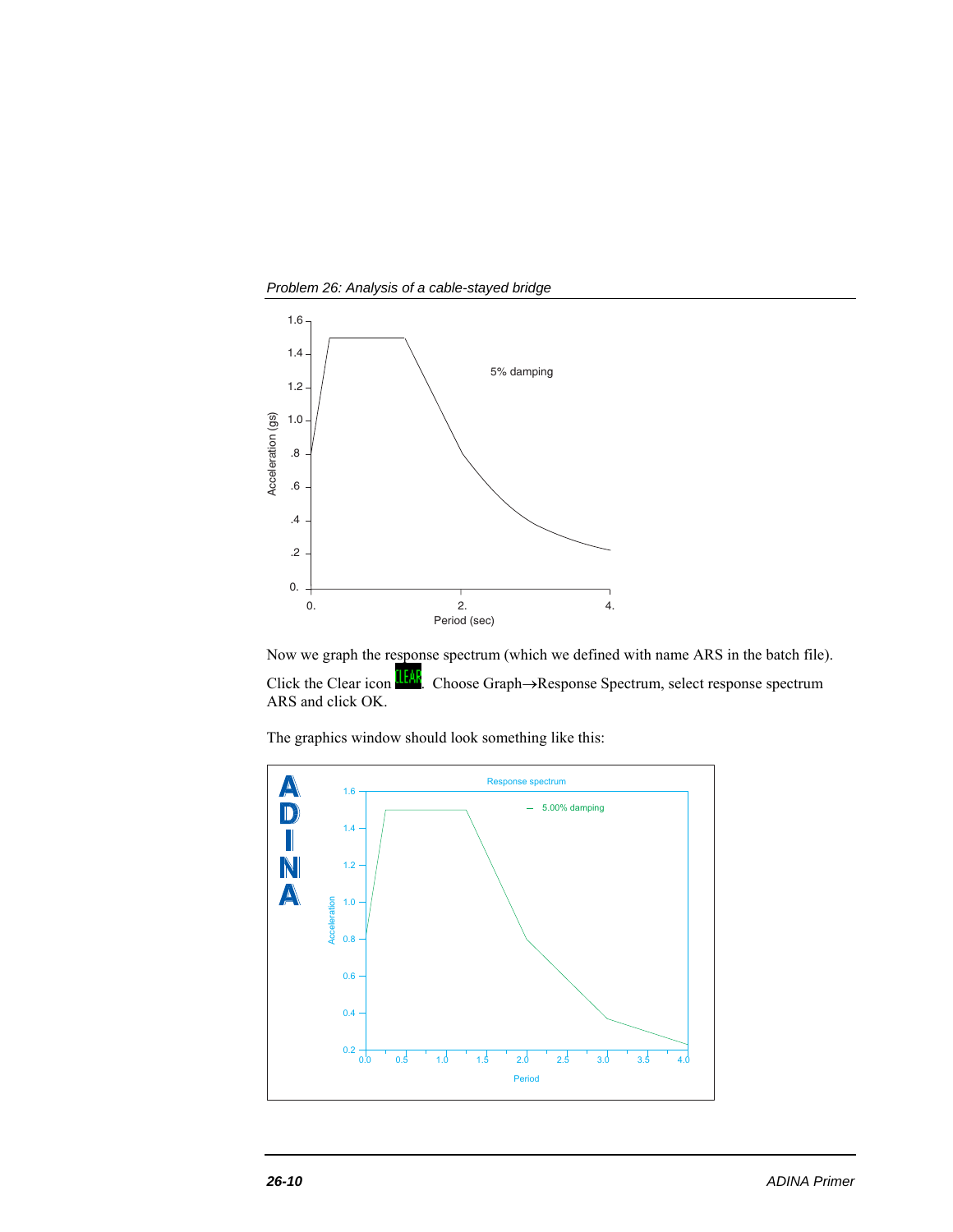## **Determining the maximum response**

Now we use the response spectrum to compute the maximum responses. Choose List $\rightarrow$ Extreme Values $\rightarrow$ Zone and click the Single Response button in the Response Option box. Notice that response DEFAULT is displayed. Click the … button to the right of the Response field to view the definition of response DEFAULT. Response DEFAULT is a response of type response-spectrum (the commands in the batch file defined this response). Click Cancel to close the Response dialog box.

Since the DEFAULT response corresponds to a response spectrum analysis, the AUI will use the response spectrum calculations when evaluating the variables. For the variables, enter (Displacement:Y-DISPLACEMENT), (Velocity:Y-VELOCITY), (Acceleration: Y-ACCELERATION). Then click Apply. The AUI computes the maximum y-displacement as 4.27844E-02 (feet), the maximum y-velocity as 1.44463 (ft/sec) and the maximum yacceleration as 4.91908E+01 (ft/sec\*\*2). Click Close to close the dialog box.

The first time a response is used, information about the response is printed in the message window. To view this information, increase the size of the message window, then use the message window scrollbar. The AUI prints information about the response, then prints a table giving the mode number, its period, the damping, the modal participation factor and the spectrum value. You may find this information useful when evaluating the response spectrum calculations.

# **Dynamic analysis**

In this analysis, we subject the bridge model to an earthquake load described by prescribed displacements. We assume that the motion of all supports can be represented by the same prescribed displacements. The bridge model is preloaded by its weight before the earthquake load is applied.

In ADINA Structures, this type of analysis is performed using the restart feature. First the static deformations of the model are determined (we did this in one of the previous analyses above). These deformations are used as initial conditions for dynamic analysis. Unfortunately we cannot use the results of the previous analysis because in the previous analysis fixities were used at the pier and ground. We have to replace these fixities by zero prescribed displacements and rerun the static analysis first, as we show in detail below.

Because of the relatively large size of this model, we will run the model for only 10 time steps, simply to demonstrate how to perform this type of analysis. Of course, this means that the results will be relatively uninteresting, but if you have a fast computer, you can run the model for more steps by modifying the procedures given here.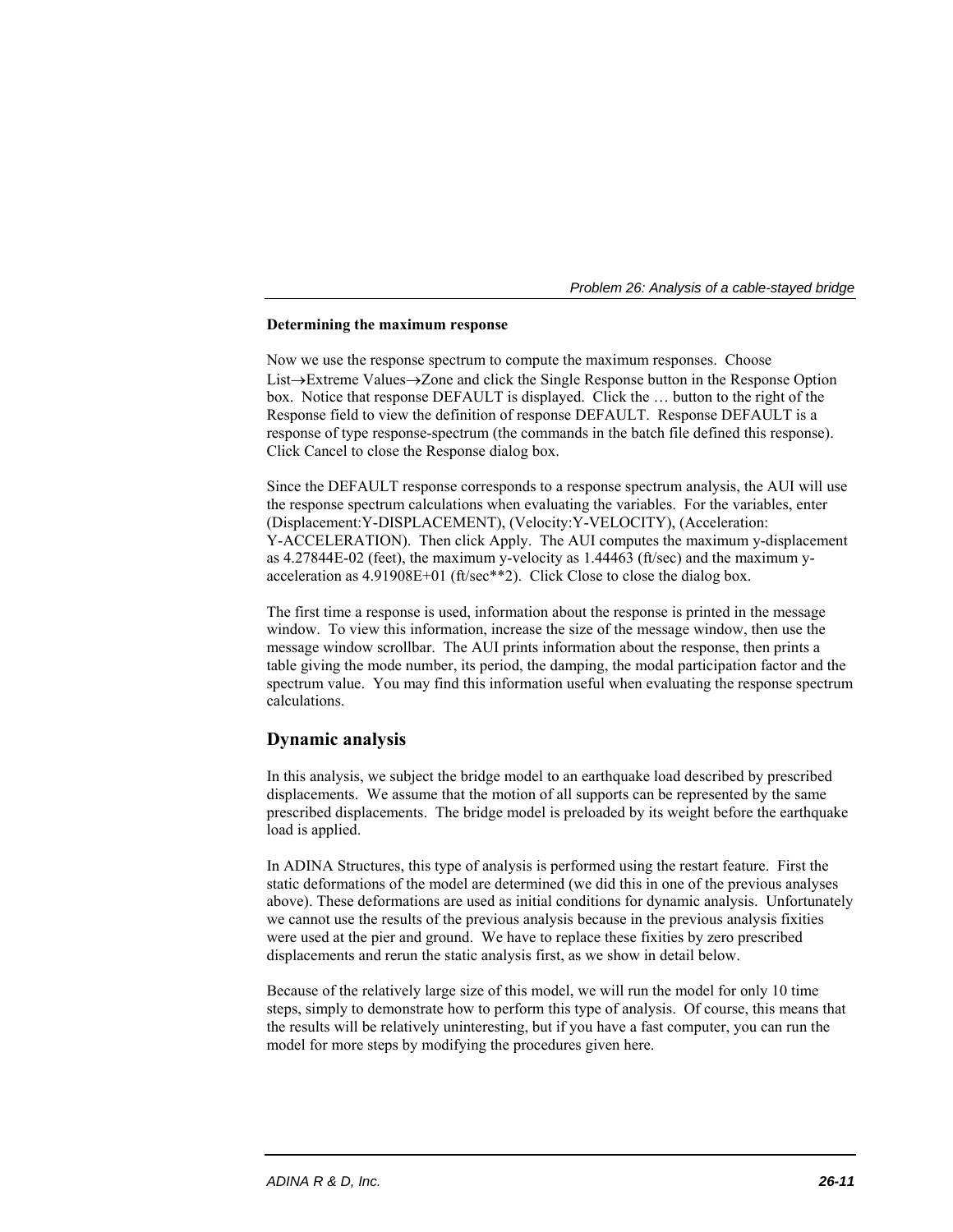# **Preload: Specifying the control parameters**

In order to specify the parameters required for the static ADINA Structures run, we need to update the ADINA Structures model. Set the Program Module drop-down list to ADINA Structures (you can discard all changes and continue). Choose database file prob26 from the recent file list near the bottom of the File menu.

To change the title, choose Control $\rightarrow$ Heading, change the problem heading to "Problem 26: Static (preload) analysis of cable-stayed bridge", and click OK.

To select the analysis type, set the Analysis Type to Statics. Choose Control $\rightarrow$ Time Step, verify that one time step with time increment 1.0 is entered, then click Cancel.

Since this is not a restart analysis, choose Control $\rightarrow$ Solution Process, set the "Analysis" Mode" to "New Run" and click OK.

## **Preload: Specifying the ground displacements**

The ground motion is described by the three components of displacement. Each component is described by its own time function, time function 2 for the X component, time function 3 for the Y component and time function 4 for the Z component.

Since we are prescribing the ground displacements directly, we must remove the fixities that we used in the previous analyses. In the Model Tree, click the  $+$  next to the 'Fixity' text, then highlight both of the Fixity rows, right-click and choose Delete.

Now we enter the time functions. For the static analysis, we will assign time function values of 0.0 to each of the new time functions. Choose Control $\rightarrow$ Time Function, add time function 2, enter 0.0, 0.0 for the first row and 1.0, 0.0 for the second row, then click Save. Copy this time function to time function 3 as follows: click the Copy… button and click OK. Then copy time function 3 to time function 4 in a similar way and click OK to close the dialog box.

Now we define displacement loads. Click the Apply Load icon  $\div$ , set the Load Type to Displacement and click the Define... button to the right of the Load Number field. In the Define Displacement dialog box, add displacement number 1, set the X Prescribed Value of Translation to 1, then click Save. Now add displacement number 2, set the Y Prescribed Value of Translation to 1 and click Save. Finally add displacement number 3, set the Z Prescribed Value of Translation to 1, then click OK to close the dialog box. Click OK to close the Apply Load dialog box.

Now we apply these loads to the model. The supports are modeled with geometry lines 1 to 12 (for the attachments of the box girders to ground) and with geometry surfaces 401 to 404 and 501 to 504 (for piers). Therefore we have 20 load applications for each load direction for a total of 61 load applications in the model (remember that we are also applying the dead load). Because the applications of the loads are tedious and error-prone when using the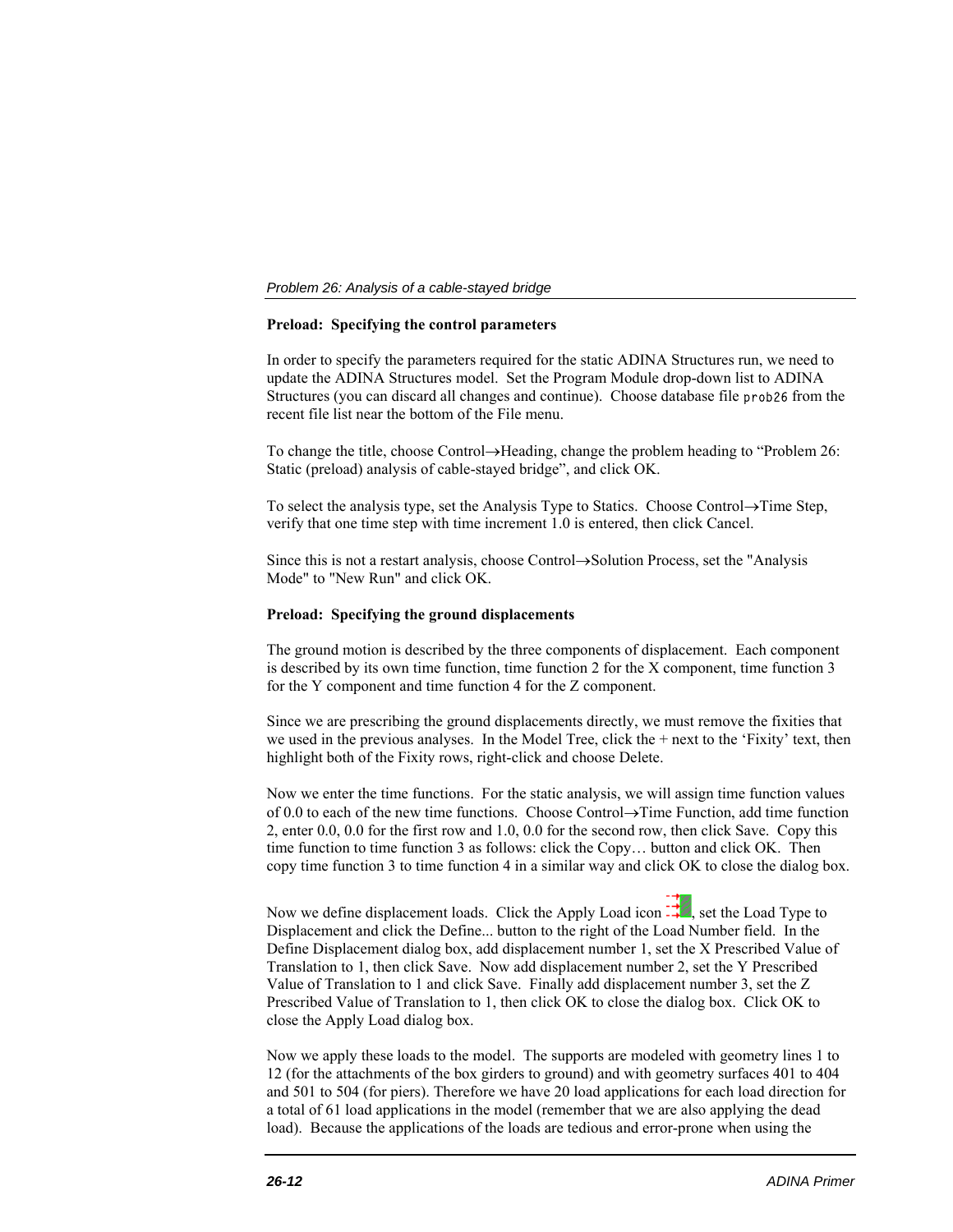dialog boxes, instead we have entered the equivalent commands into the batch file prob26\_2.in.

Choose File $\rightarrow$ Open Batch, navigate to the working folder or directory, select the file prob26\_2.in and click Open.

After the AUI processes the commands, you can examine the load applications using the Model Tree.

# **Preload: Generating the data file, running ADINA Structures, loading the porthole file**

Click the Save icon  $\Box$  and save the database to file prob26. Click the Data File/Solution

icon  $\equiv$ , set the file name to prob26\_2a, make sure that the Run Solution button is checked and click Save. When ADINA Structures is finished, close all open dialog boxes. Set the Program Module drop-down list to Post-Processing (you can discard all changes), click the

Open icon  $\sum$  and open porthole file prob26\_2a.

The solution should be exactly the same as was computed in the previous static analysis. You can verify this by following the instructions given above for listing the maximum deck displacements.

# **Dynamic analysis: Specifying the control parameters**

In order to specify the parameters required for the restart ADINA Structures run, we need to update the ADINA Structures model. Set the Program Module drop-down list to ADINA Structures (you can discard all changes and continue). Choose database file prob26 from the recent file list near the bottom of the File menu.

To change the title, choose Control->Heading, change the problem to "Problem 26: Dynamic analysis of cable-stayed bridge", then click OK.

To select the analysis type, set the Analysis Type to Dynamics-Implicit. Click the Analysis

Options icon  $\ddot{R}$ , verify that the Bathe method is being used, then click Close.

To specify a restart analysis, choose Control->Solution Process, set the "Analysis Mode" to "Restart Run" and click OK.

To enter the time step size and the number of steps, choose Control $\rightarrow$ Time Step, set the first row of the table to 10, 0.01, then click OK.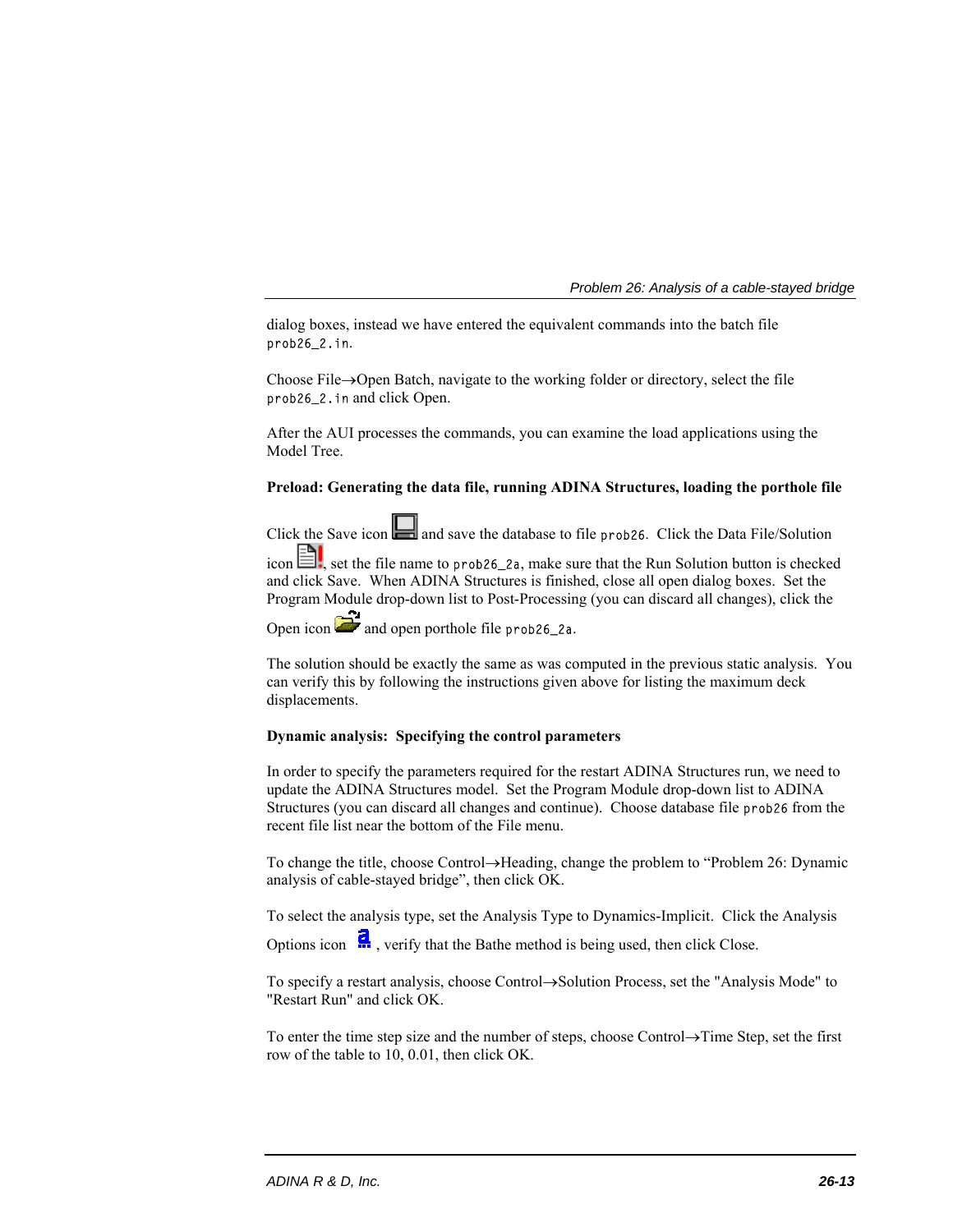We will model the damping in the bridge using Rayleigh damping with constants chosen to give 5% damping for modes 1 and 15. Choose Control $\rightarrow$ Analysis Assumptions $\rightarrow$ Rayleigh Damping, set the Default Alpha to 0.7225 , the Default Beta to 1.67E-3, then click OK.

# **Dynamic analysis: Specifying the ground displacements**

In the dynamic analysis, we replace the time functions used for the prescribed displacements in the static analysis with time functions that describe the base motion. The points of each time function curve are stored in files prob26\_xtf.txt, prob26\_ytf.txt and  $prob26\_ztf.txt.$  Choose Control $\rightarrow$ Time Function, select time function 2, click the Clear button, click the Import... button, enter the filename prob26\_xtf.txt and click OK. The time function curve table displays the time function that you just loaded. Click Save, then alter time functions 3 and 4 using files prob26\_ytf.txt and prob26\_ztf.txt in the same way. Click OK to close the dialog box.

# **Dynamic analysis: Generating the data file, running ADINA Structures, loading the porthole file**

Click the Save icon  $\Box$  to save the database file. Click the Data File/Solution icon  $\Box$ the file name to prob26\_2b, make sure that the Run Solution button is checked and click Save.

The AUI opens a window in which you specify the restart file from the first analysis. Enter restart file prob26\_2a and click Copy.

When ADINA Structures is finished, close all open dialog boxes. Set the Program Module

drop-down list to Post-Processing (you can discard all changes), click the Open icon  $\mathbb{Z}$  and open porthole file prob26\_2b.

## **Dynamic analysis: Beginning post-processing**

To see which solutions have been computed, choose  $List\rightarrow Into \rightarrow Resp$  and examine the listing. You should see that 11 sets of displacements, velocities and accelerations have been loaded. Click Close to close the dialog box.

To check the load application, click the Load Plot icon . The AUI displays the prescribed

displacements as arrows. Use the Pick icon  $\blacktriangledown$  and the mouse to rotate the mesh plot so that you are looking at the underside of the bridge. The graphics window should look something like the figure on the next page.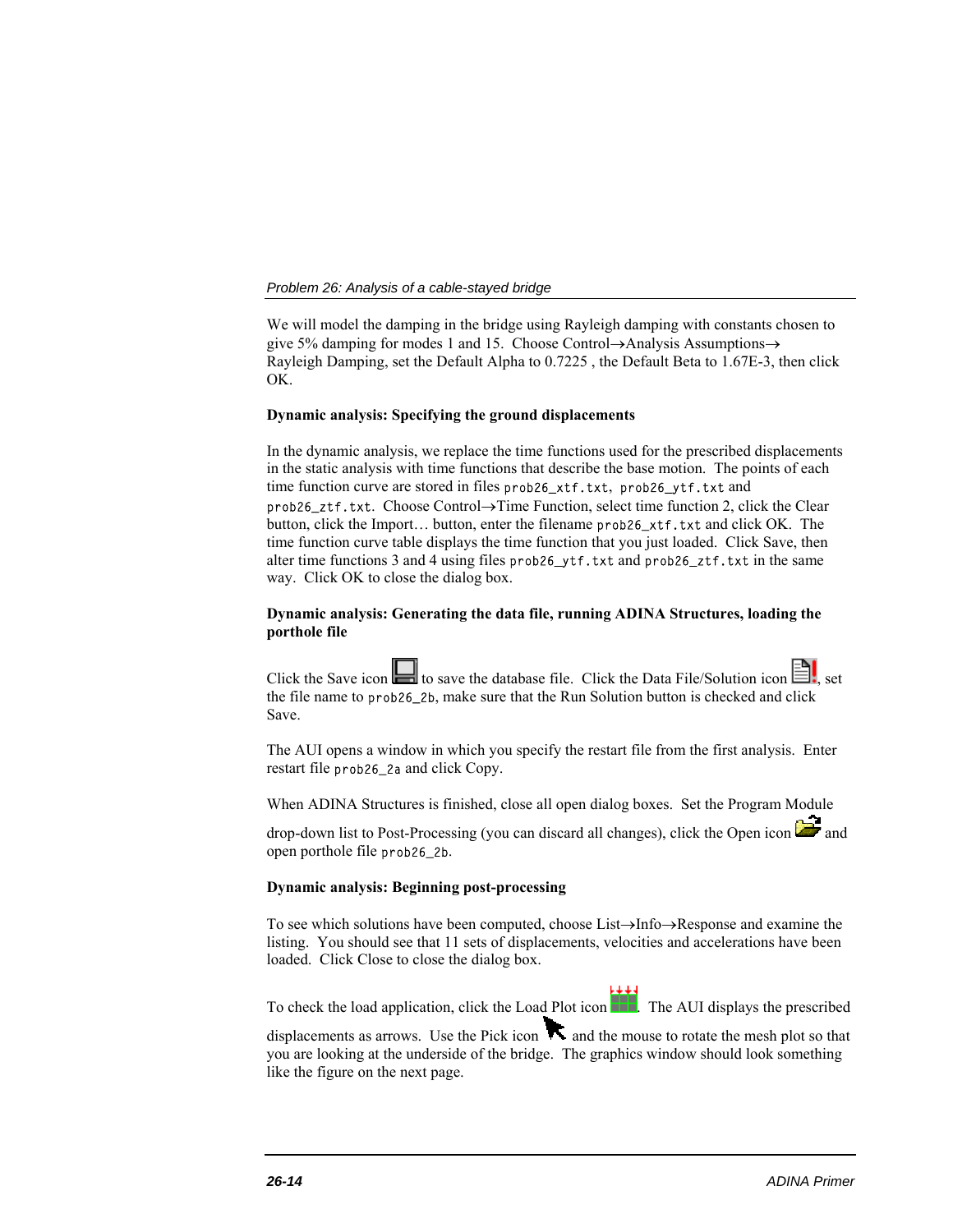

*Problem 26: Analysis of a cable-stayed bridge* 

# **Dynamic analysis: Graphing the solution**

We will create a time history graph showing the displacement of one of the points where the cable is attached to the span. This point corresponds to node 1662. Choose Definitions $\rightarrow$ Model Point $\rightarrow$ Node, define point N1662 as node 1662, then click OK. Then click the Clear

icon  $\frac{1}{\sqrt{2}}$ , choose Graph $\rightarrow$ Response Curve (Model Point), set the Y Variable to (Displacement:Z-DISPLACEMENT), verify that the model point is N1662, then click OK.

This displacement is, of course, the absolute displacement of the point. In order to obtain a graph of the relative displacement of the point (relative to the ground), we need to create a combination point in which the AUI subtracts the result at the ground from the result at the point. Choose Definitions $\rightarrow$ Model Point (Combination) $\rightarrow$ Node, add point N1662R, then, in the first row of the table, enter 1662 and 1.0 for the Node Number and Weight and in the second row of the table enter 826 and -1.0 for the Node Number and Weight. (Node 826 is one of the ground nodes.) Then click OK.

Now choose Graph->Response Curve (Model Point), set the Y Variable to (Displacement: Z-DISPLACEMENT), set the Model Point to N1662R, set the Plot Name to PREVIOUS, then click OK.

Now we change the legends of the graph curves. Choose Graph $\rightarrow$ Modify, set the Action to "Modify the Curve Depiction", click the P button and highlight the green curve (the one with the circles), then click the … button to the right of the Curve Depiction field. In the Curve Depiction dialog box, uncheck the Display Curve Symbol button, and, in the Legend Attributes box, set the Type to Custom, enter "Absolute displacement" in the first row of the Legend table and click OK. Click Apply to plot the updated curve.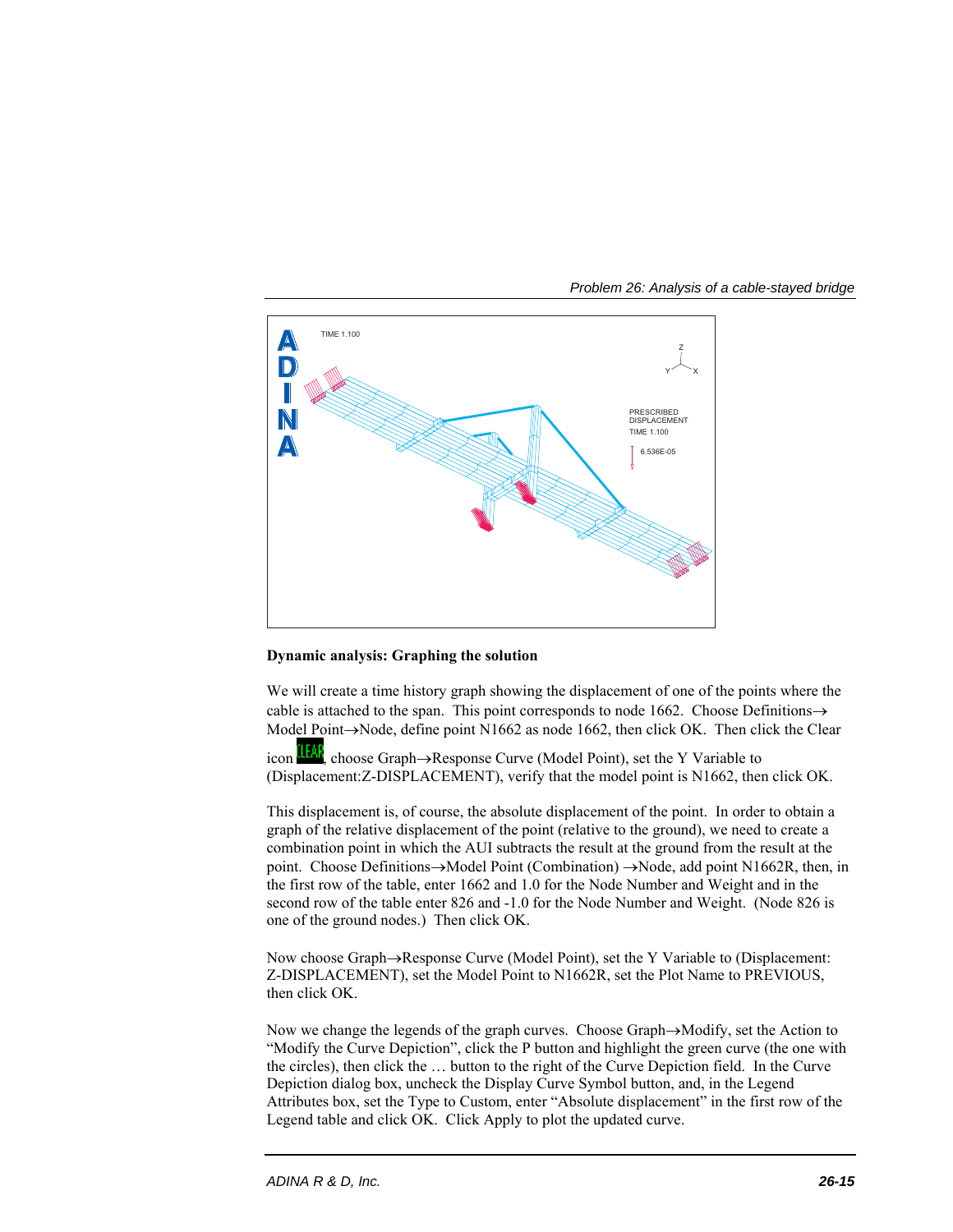In a similar way, remove the curve symbols and set the curve legend to "Relative displacement to ground" for the red curve (the one with the triangles).



The graphics window should look something like this:

## **Dynamic analysis: Plotting the deformations due to dynamic effects**

To plot the mesh with magnified displacements, click the Clear icon **Half**, then the Scale

Displacements icon 107. We don't see the displacements due to the ground motions because they are smaller than the displacements due to the mass-proportional loads.

So we plot the mesh, magnifying just the dynamic displacements. Specifically, we set the

reference time for the mesh plot to time 1.0. Click the Modify Mesh Plot icon  $\mathbb{R}$  and click the Model Depiction… button. In the Model Depiction dialog box, set the "Option for Plotting Original Mesh" to "Use Configuration at Reference Time" and set the "Reference Time for Original Mesh" to 1.0. Also set the "Defined by" field to Max. Displacement and the "Max. Displacement" to 10. Click OK twice to close both dialog boxes.

The graphics window should look something like the figure on the next page. We see that the bridge has translated and that one of the bridge modes has been triggered by the dynamic ground motion.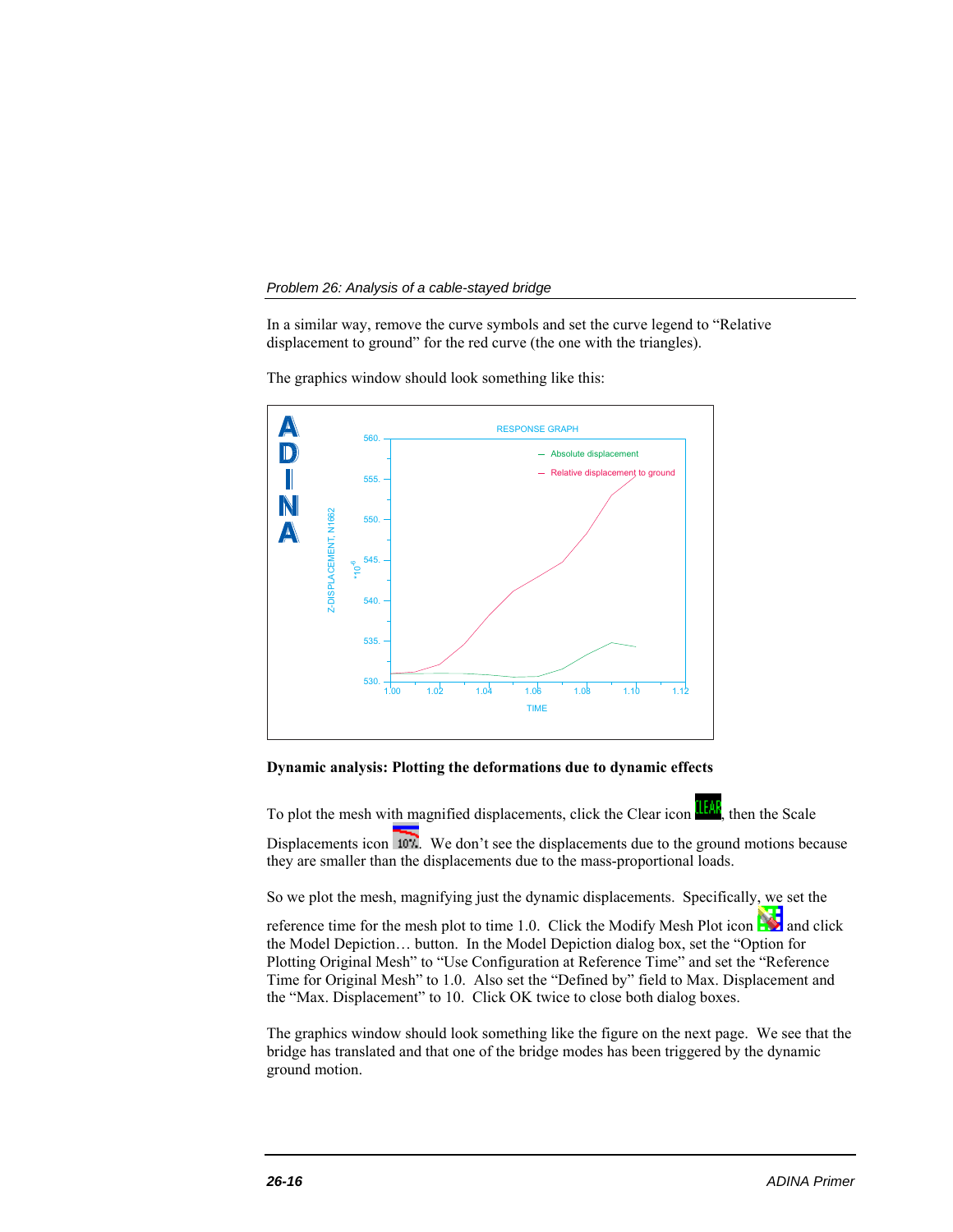

*Problem 26: Analysis of a cable-stayed bridge* 

You can use the Previous Solution icon  $\blacksquare$  and Next Solution icon  $\blacksquare$  to examine the solutions for the other solution times. You can also show the solutions as an animation.

# **Dynamic analysis: Listing the deformations due to dynamic effects**

We will list the displacements due to the ground motions. This can be done by subtracting the static displacements from the total displacements. In the AUI, this task is accomplished by defining a response of type response-combination.

First we need to name the response associated with the static deformations. Choose Definitions $\rightarrow$ Response, add response STATIC, set the Solution Time to 1.0, then click Save. Next we need to name the response associated with the total deformations. Add response TOTAL, set the Solution Time to 'Latest' and click Save.

Now we can define the response combination. Select Response Name DEFAULT\_RESPONSE-COMBINATION, then enter TOTAL, 1.0 in the first row of the table and STATIC, -1.0 in the second row of the table, then click OK. Now, whenever this response is used in another dialog box, the AUI will perform the response combination.

For example, to determine the maximum dynamic displacement for this solution time, choose List→Extreme Values→Zone, set the Response Option to Single Response, set the Response to DEFAULT\_RESPONSE-COMBINATION, set Variable 1 to (Displacement: X-DISPLACEMENT), Variable 2 to (Displacement:Y-DISPLACEMENT), Variable 3 to (Displacement: Z-DISPLACEMENT) and click Apply. You should obtain the maximum x